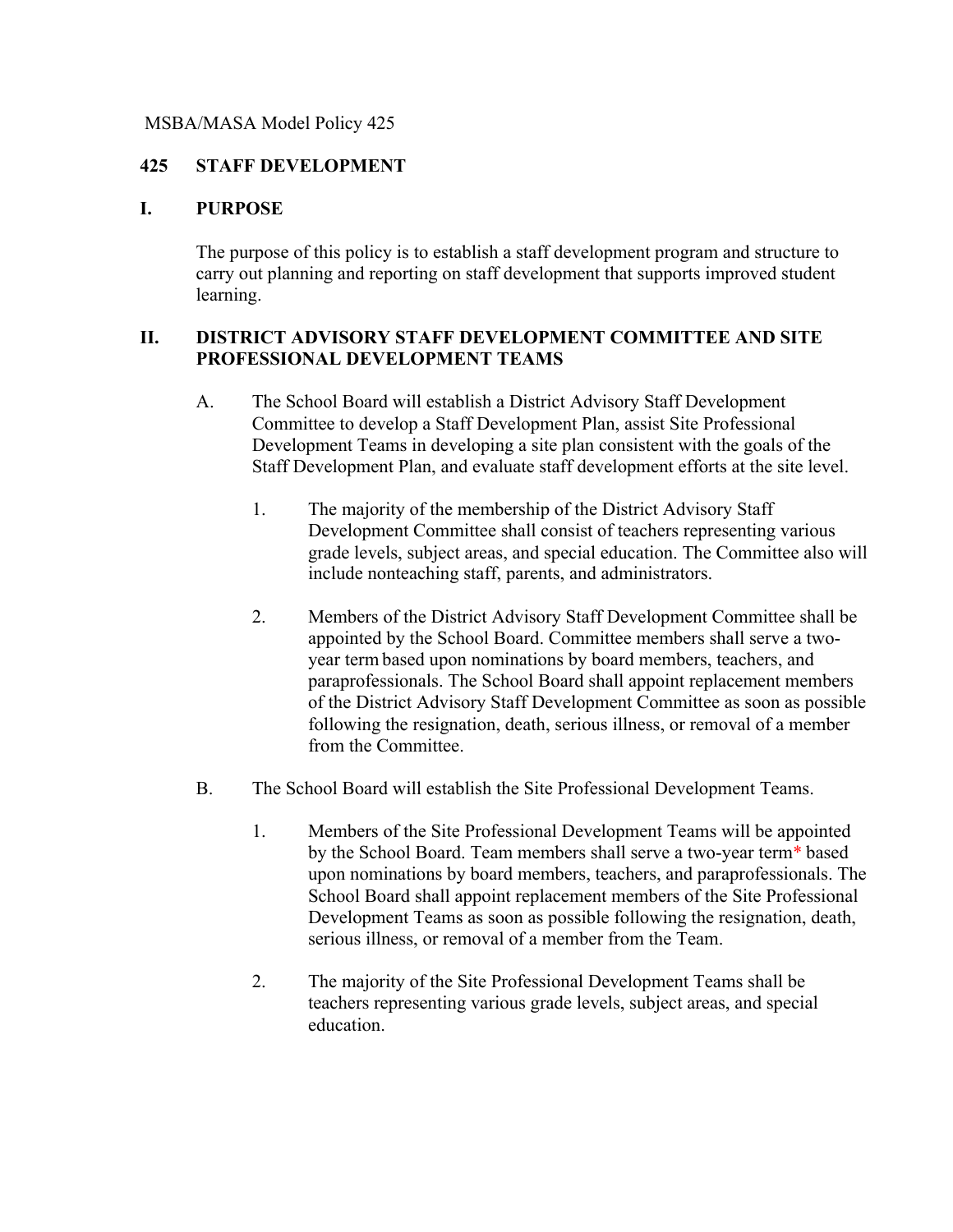## **III. DUTIES OF THE DISTRICT ADVISORY STAFF DEVELOPMENT COMMITTEE**

- A. The District Advisory Staff Development Committee will develop a Staff Development Plan which will be reviewed and subject to annual approval by the School Board.
- B. The Staff Development Plan must contain the following elements:
	- 1. Staff development outcomes which are consistent with the education outcomes as may be determined periodically by the School Board;
	- 2. The means to achieve the Staff Development outcomes;
	- 3. The procedures for evaluating progress at each school site toward meeting educational outcomes consistent with relicensure requirements under Minn. Stat. § 122A.18, Subd. 4;
	- 4. Ongoing staff development activities that contribute toward continuous improvement in achievement of the following goals:
		- a. Improve student achievement of state and local education standards in all areas of the curriculum by using best practices methods;
		- b. Effectively meet the needs of a diverse student population, including at-risk children, children with disabilities, and gifted children, within the regular classroom and other settings;
		- c. Provide an inclusive curriculum for a racially, ethnically, and culturally diverse student population that is consistent with state education diversity rule and the district's education diversity plan;
		- d. Improve staff collaboration and develop mentoring and peer coaching programs for teachers new to the school or district;
		- e. Effectively teach and model violence prevention policy and curriculum that address early intervention alternatives, issues of harassment, and teach nonviolent alternatives for conflict resolution;
		- f. Effectively deliver digital and blended learning and curriculum and engage students with technology; and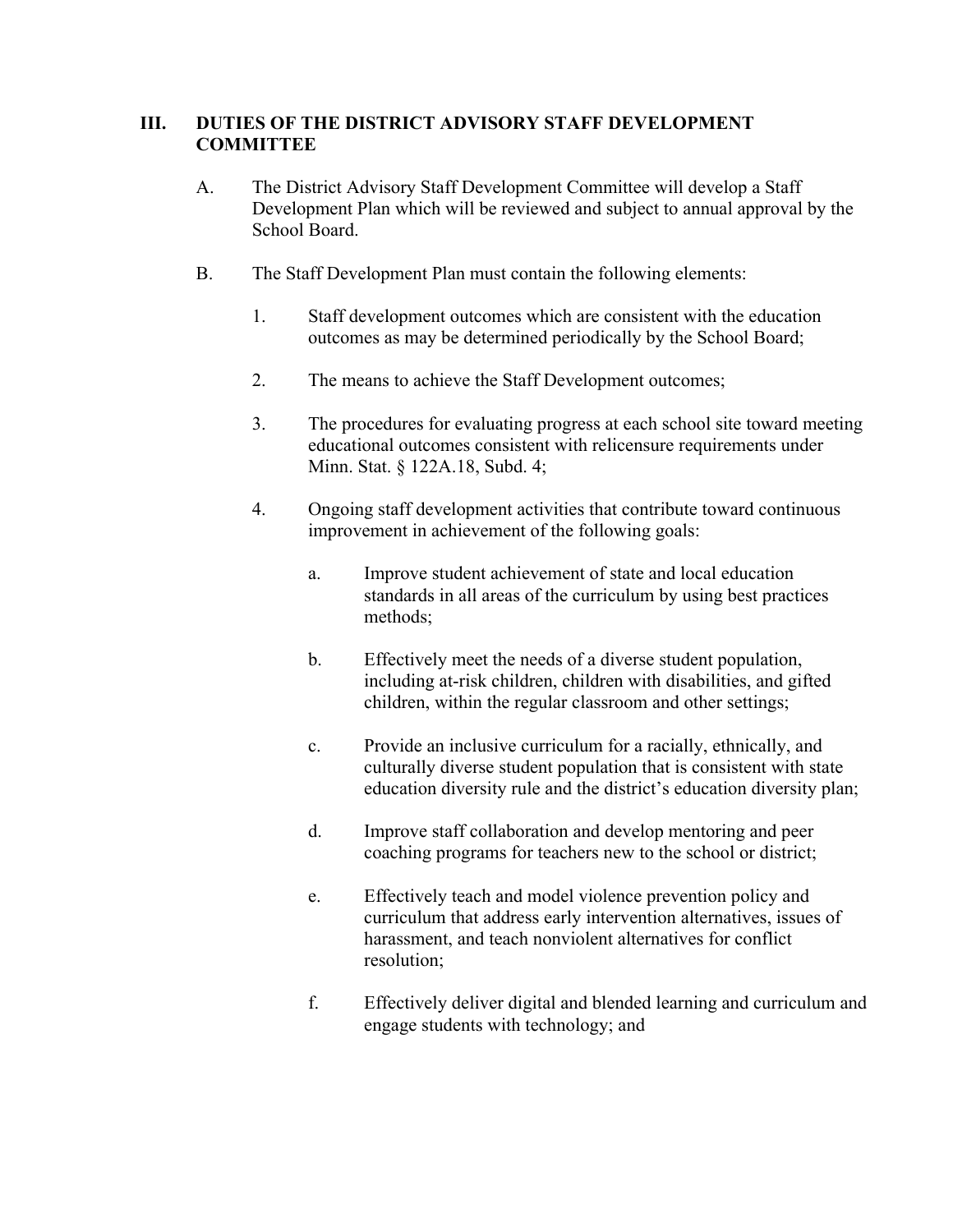- g. Provide teachers and other members of site-based management teams with appropriate management and financial management skills.
- 5. The Staff Development Plan also must:
	- a. Support stable and productive professional communities achieved through ongoing and school-wide progress and growth in teaching practice;
	- b. Emphasize coaching, professional learning communities, classroom action research, and other job-embedded models;
	- c. Maintain a strong subject matter focus premised on students' learning goals;
	- d. Ensure specialized preparation and learning about issues related to teaching students with special needs and limited English proficiency; and
	- e. Reinforce national and state standards of effective teaching practice.
- 6. Staff development activities must:
	- a. Focus on the school classroom and research-based strategies that improve student learning;
	- b. Provide opportunities for teachers to practice and improve their instructional skills over time;
	- c. Provide opportunities for teachers to use student data as part of their daily work to increase student achievement;
	- d. Enhance teacher content knowledge and instructional skills, including to accommodate the delivery of digital and blended learning and curriculum and engage students with technology;
	- e. Align with state and local academic standards;
	- f. Provide opportunities to build professional relationships, foster collaboration among principals and staff who provide instruction, and provide opportunities for teacher-to-teacher mentoring; and
	- g. Align with the plan, if any, of the district or site for an alternative teacher professional pay system.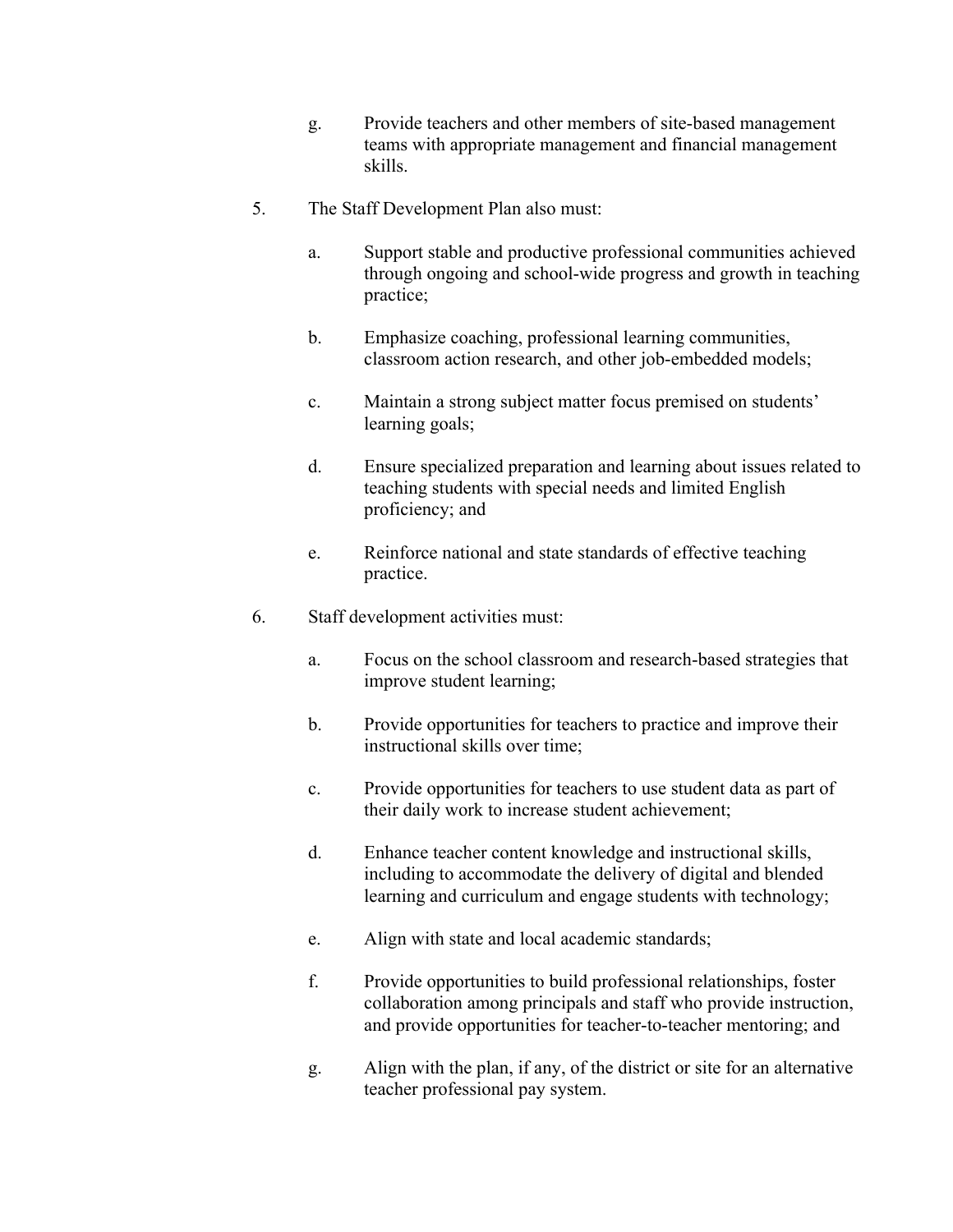- 7. Staff development activities may include curriculum development and curriculum training programs and activities that provide teachers and other members of site-based teams training to enhance team performance.
- 8. The school district may implement other staff development activities required by law and activities associated with professional teacher compensation models.
- C. The District Advisory Staff Development Committee will assist Site Professional Development Teams in developing a site plan consistent with the goals and outcomes of the Staff Development Plan.
- D. The District Advisory Staff Development Committee will annually evaluate staff development efforts at the site level and will report to the School Board the extent to which staff at the site have met the outcomes of the Staff Development Plan.
- E. The District Advisory Staff Development Committee shall assist the School District in preparing any reports required by the Department of Education relating to staff development including, but not limited to, the reports referenced in Section VII. below.

## **IV. DUTIES OF THE SITE PROFESSIONAL DEVELOPMENT TEAM**

- A. Each Site Professional Development Team shall develop a site plan, consistent with the goals of the Staff Development Plan. The School Board will annually review the site plans for consistency with the Staff Development.
- B. The Site Professional Development Team must demonstrate to the School Board the extent to which staff at the site have met the outcomes of the Staff Development Plan. The actual reports to the School Board can be made by the District Advisory Staff Development Committee to avoid duplication of effort.
- C. If the School Board determines that staff development outcomes are not being met, it may withhold a portion of the initial allocation of revenue referenced in Section V. below.

## **V. STAFF DEVELOPMENT FUNDING**

A. Unless the School District is in statutory operating debt or a majority of the School District Board and a majority of its licensed teachers annually vote to waive the requirement to reserve basic revenue for staff development, the School District will reserve an amount equal to at least two percent of its basic revenue for: in-service education for violence prevention programs to help students learn how to resolve conflicts within their families and communities in non-violent,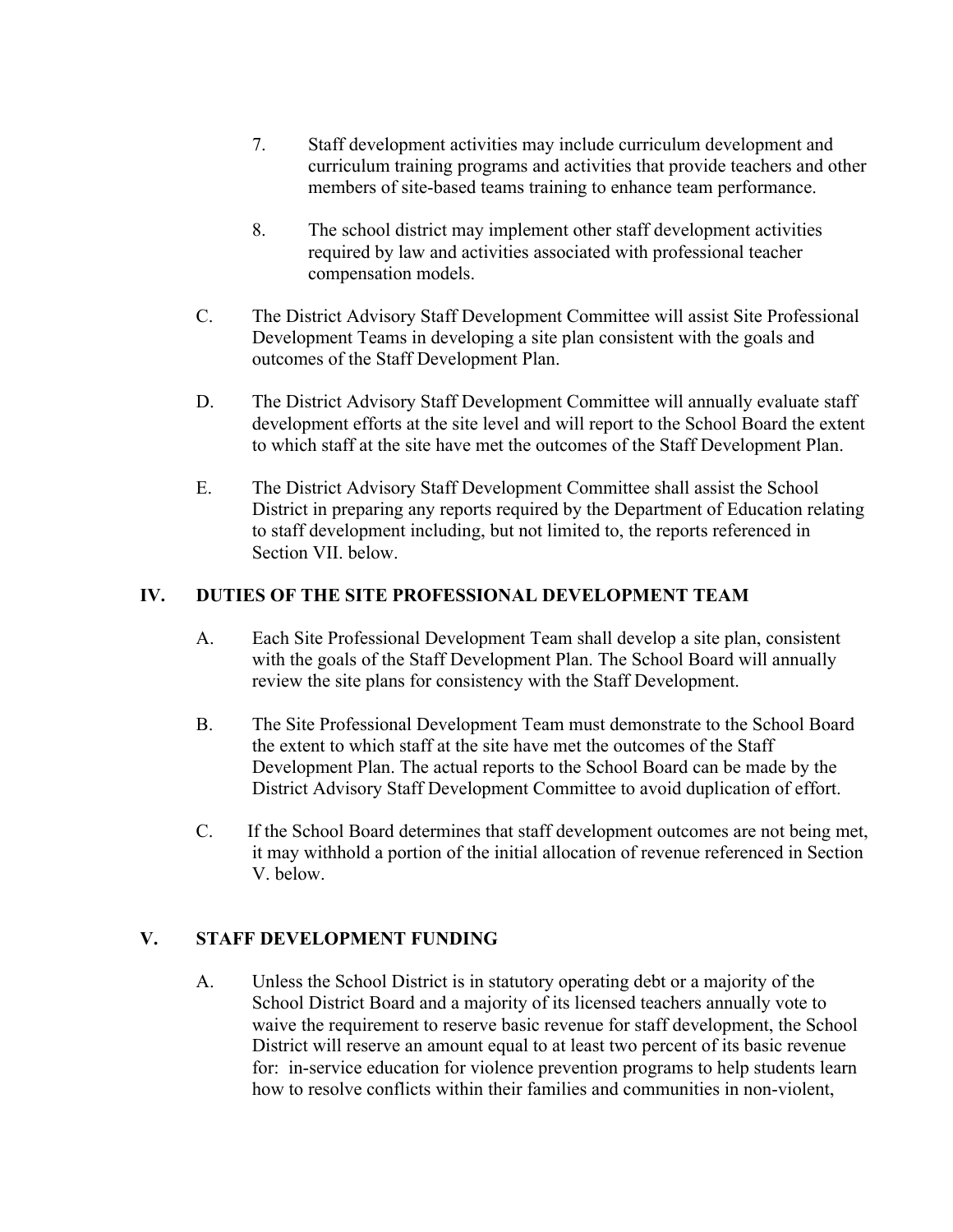effective ways; staff development plans; curriculum development and programs; other in-service education; teachers' workshops; teacher conferences; the cost of substitute teachers for staff development purposes; preservice and in-service education for special education professionals and paraprofessionals; and other related costs for staff development efforts. The school district also may use the revenue reserved for staff development for grants to the school district's teachers to pay for coursework and training leading to certification as either a college in the schools teacher or a concurrent enrollment teacher. In order to receive a grant, the teacher must be enrolled in a program that includes coursework and training focused on teaching a core subject.

- B. The School District may, in its discretion, expend an additional amount of unreserved revenue for staff development based on its needs.
- C. If the School District operates a career teacher program, it will reserve from its basic revenue an amount equal to five dollars (\$5) times the number of resident pupil units to provide staff development for the career teacher program.
- D. Release time provided for teachers to supervise students on field trips and school activities, or independent tasks not associated with enhancing the teacher's knowledge and instructional skills, such as preparing report cards, calculating grades, or organizing classroom materials, may not be counted as staff development time that is financed with staff development reserved revenue under Minn. Stat. § 122A.61.

## **VI. PROCEDURE FOR USE OF STAFF DEVELOPMENT FUNDS**

- A. On a yearly basis, the District Advisory Staff Development Committee, with the assistance of the Site Professional Development Teams, shall prepare a projected budget setting forth proposals for allocating staff development funds reserved for each school site. Such budgets shall include, but not be limited to, projections as to the cost of building site training programs, costs of individual staff seminars, and cost of substitutes.
- B. Upon approval of the budget by the School Board, the District Advisory Committee shall be responsible for monitoring the use of such funds in accordance with the Staff Development Plan and budget. The requested use of staff development funds must meet or make progress toward the goals and objectives of the Staff Development Plan. All costs/expenditures will be reviewed by the School Board and/or Superintendent for consistency with the Staff Development Plan on an annual basis.
- C. Individual requests from staff for leave to attend staff development activities shall be submitted and reviewed according to school district policy, staff procedures, contractual agreement, and the effect on school district operations. Failure to timely submit such requests may be cause for denial of the request.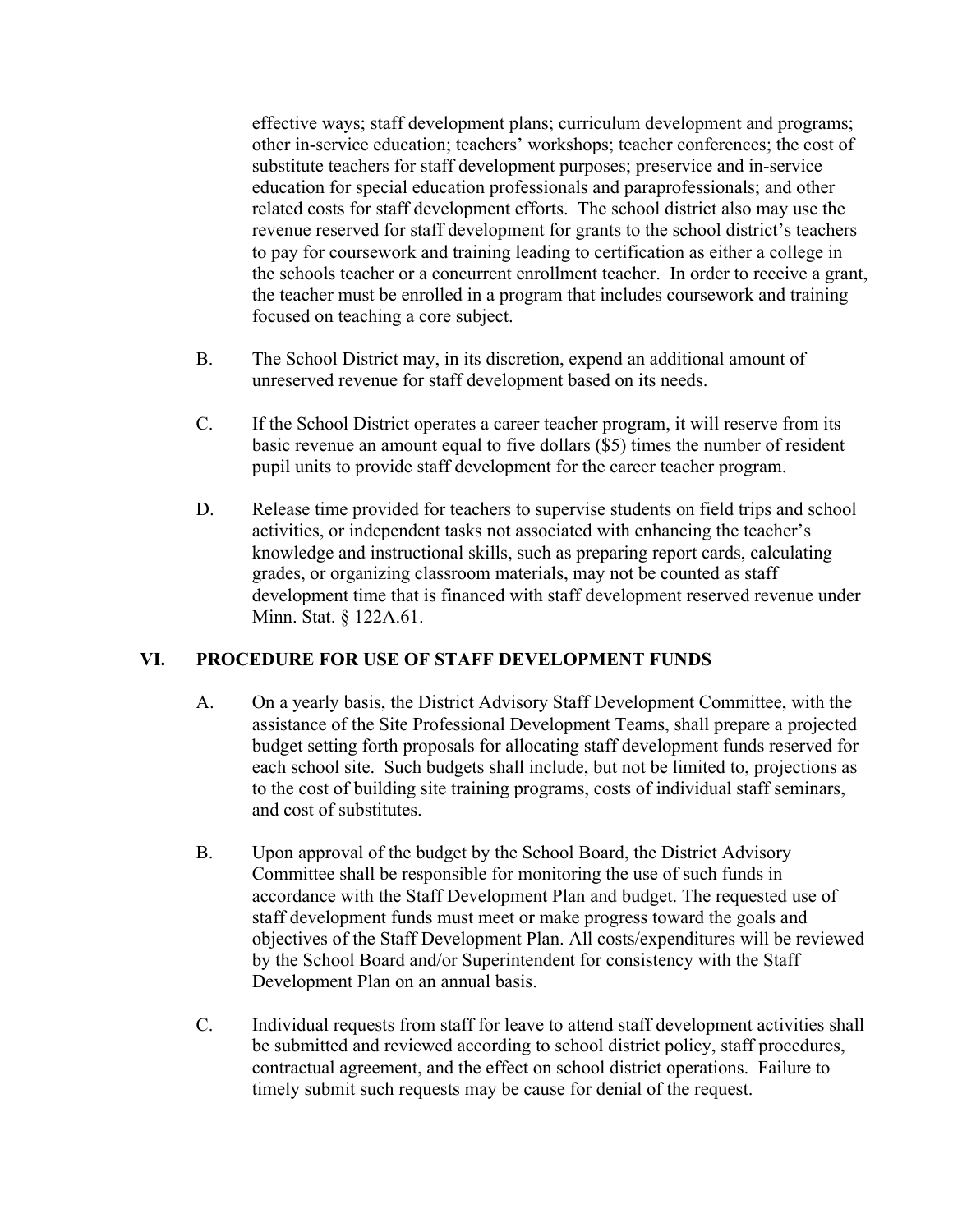# **VII. REPORTING**

- A. The School District and site staff development committee shall prepare a report of the previous fiscal year's staff development activities and expenditures as part of the School District's World's Best Workforce Report.
	- 1. The report must include assessment and evaluation data indicating progress toward district and site staff development goals based on teaching and learning outcomes, including the percentage of teachers and other staff involved in instruction who participate in effective staff development activities.
	- 2. The report will provide a breakdown of expenditures for:
		- a. curriculum development and curriculum training programs;
		- b. staff development training models, workshops, and conferences; and
		- c. the cost of releasing teachers or providing substitute teachers for staff development purposes.

The report also must indicate whether the expenditures were incurred at the district level or the school site level and whether the school site expenditures were made possible by the grants to school sites that demonstrate exemplary use of allocated staff development revenue. These expenditures must be reported using the uniform financial and accounting and reporting standards (UFARS).

B. The School District will utilize the reporting form and/or system designated by the Commissioner. The report will be signed by the superintendent and staff development chair.

| <b>Legal References:</b> | Minn. Stat. § 120A.41 (Length of School Year; Days of Instruction)        |
|--------------------------|---------------------------------------------------------------------------|
|                          | Minn. Stat. § 120A.415 (Extended School Calendar)                         |
|                          | Minn. Stat. § 120B.22, Subd. 2 (Violence Prevention Education)            |
|                          | Minn. Stat. § 122A.18, Subd. 4 (Board to Issue Licenses; Expiration and   |
|                          | Renewal)                                                                  |
|                          | Minn. Stat. § 122A.40, Subds. 7 and 7a (Employment; Contracts;            |
|                          | Termination - Additional Staff Development and Salary)                    |
|                          | Minn. Stat. § 122A.41, Subds. 4 and 4a (Teacher Tenure Act; Cities of the |
|                          | First Class; Definitions - Additional Staff Development and Salary)       |
|                          | Minn. Stat. § 122A.60 (Staff Development Program)                         |
|                          | Minn. Stat. § 122A.61 (Reserved Revenue for Staff Development)            |
|                          | Minn. Stat. § 126C.10, Subds. 2 and 2b (General Education Revenue)        |